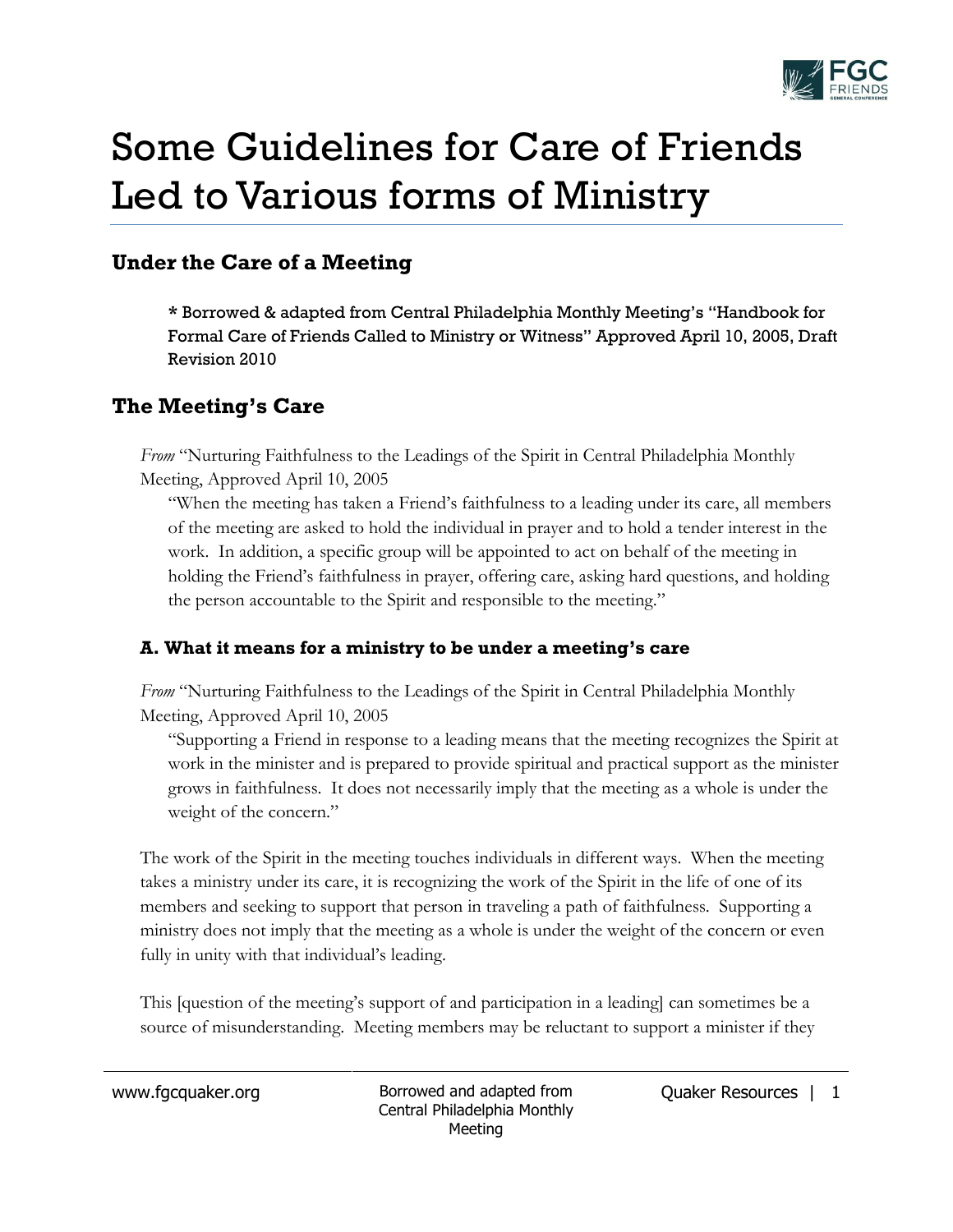

themselves don't feel called to that work. It is not necessary to be called to the work, but only to hold the member in love and prayer while she or he seeks to be faithful to a leading. On the other hand, the person with a ministry may be disappointed that the meeting is not more engaged in the work of the ministry. It is important for the person [answering a call to] ministry to understand that the meeting [may] only occasionally grows into that depth of unity (see section F on *The Meeting in Unity With a Ministry and Under the Weight of the Concern.)*

## **B. Spiritual Accountability**

#### *1. Responsibilities of Anchor Committees*

A person whose faithfulness to a leading is under the care of the meeting may receive the care of a committee of Friends dedicated to supporting that faithfulness. This committee has been known by various names, including anchor committee, care committee, support committee, or spiritual accountability group, heretofore designated as 'anchor committee' at the recommendation of the meeting's Ministry and Counsel committee and with approval of the meeting. An anchor committee's role is to be attentive to the following issues in supporting the faithfulness of a minister:

- a. *Ongoing spiritual care of the minister and the ministry:* Is the minister faithfully exercising his or her gifts and responding to the call? Is the ministry filled with a rich sense of the presence of God?
- b. *The spirit in which the ministry is conducted:* Is the minister nurturing his or her spiritual life while carrying out this work? Is the ministry carried out in a spirit of teachability, humility, and respect for others? Does the minister live in a manner that reflects that s/he may be regarded as an example for others?
- c. *Practical care of the minister:* Is the minister able to care for her/his health and well being and fulfill other responsibilities while carrying out the work?
- d. *Relationship between the minister and the meeting:* Is the minister's relationship to the meeting characterized by patience, humility, perseverance, and mutual trust?
- e. *Responsible conduct of the ministry:* Are the means of fulfilling the ministry appropriate to the call? Are the methods used focused and responsive to the minute[of religious service or support from the meeting] if there is one? Is this minister in right relationship with others doing similar work and open to learning from and collaborating with them?
- f. *Financial accountability:* If funding is being provided by the meeting or other Friends groups, is there a clearly expressed and adequate budget? Are funds being raised in appropriate ways, representing the work and its goals accurately, and representing the role of the meeting accurately? Is the committee satisfied that funds are being properly accounted for, being spent for the purpose for which they were granted, and that appropriate and timely reports are made to the funders?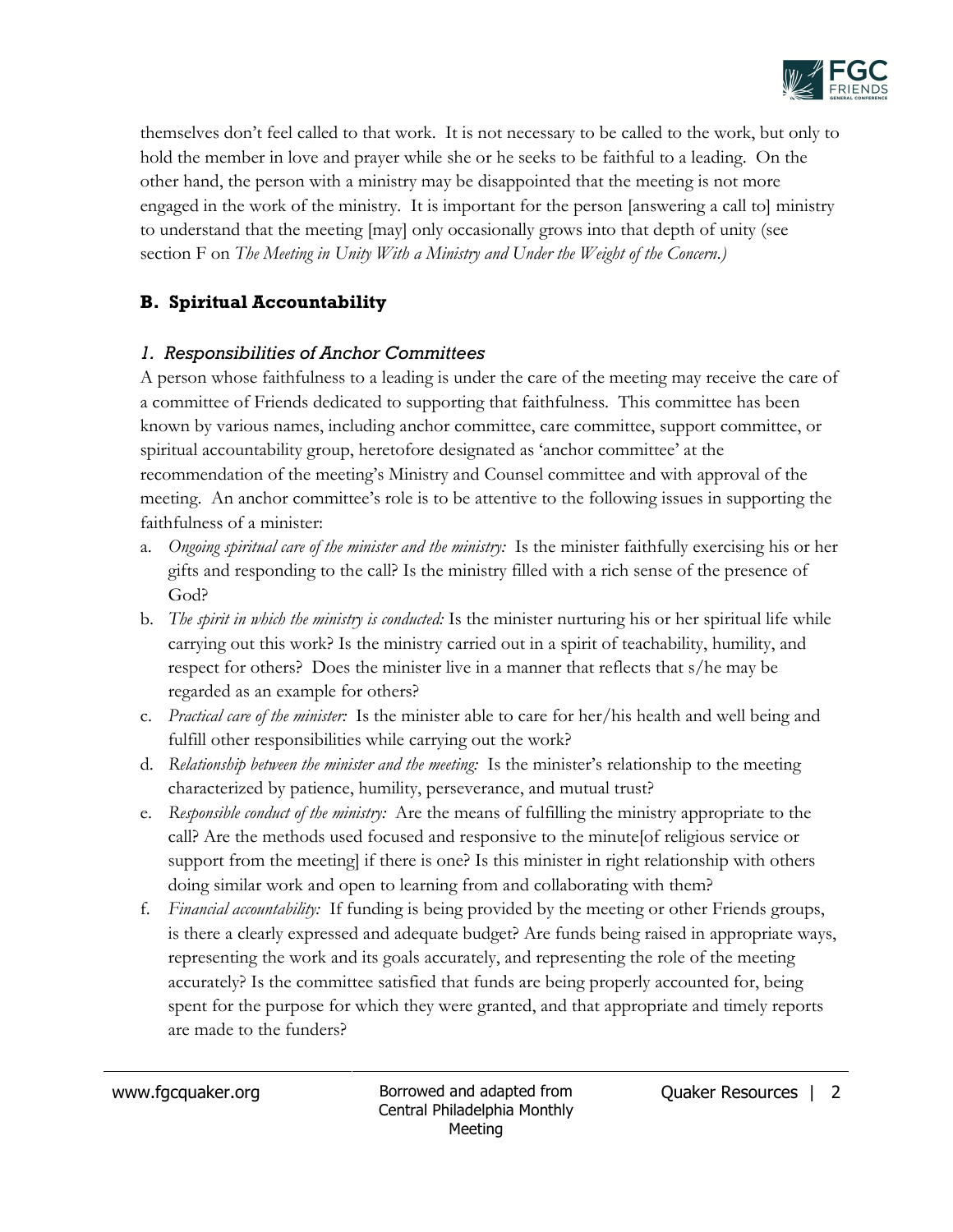

- g. *Adequacy of support:* Though the anchor committee [may] not [be] responsible for [seeking and] obtaining financial or other support for the ministry, it should take care to review with the minister the adequacy of support for the work. Is adequate funding available for the ministry to go forward without harm to the minister or to his or her responsibilities to family and dependents? Are adequate structures and networks of support available for the ministry to proceed effectively? Should time be taken out from the ministry to develop support structures and obtain funding? Does inadequate support suggest that clearness to proceed be reviewed?
- h. *Companions for travel:* If the minister travels outside the meeting, would it be valuable for him/her to travel with a spiritual companion or to request an elder in the location visited? The committee should welcome reports from others who travel with the minister about ways the ministry can best be supported. (*See "Companions for Travel in the Ministry, page 16)*
- i. *Changes in the leading:* As the leading evolves over time it is the responsibility of the anchor committee to discern whether the form of the meeting's care should also change. Is it rightly ordered for the new shape of the ministry to be under the meeting's care? If there is a minute of religious service, should it be modified to conform to the changes? Is the call continuing or has the time come to lay down the ministry? What is the appropriate response if way is not opening for the ministry to proceed? What are next steps for laying down the ministry or transforming it to a new stage?
- j. *Ongoing care of the minister:* Is the minister ready to move to some other form of care? Should the work continue under the care of the meeting or move to the care of some other body? Has the ministry moved into a form that no longer requires a commitment of care and accountability with the meeting or other Friends body?

#### *2. Specific tasks of Anchor Committees*

- a. The anchor committee should meet with the minister on a regular basis to review the concerns listed above. *Many committees meet monthly.*
- b. The committee should remain in touch with the work. Anchor committee members might travel as companions from time to time in order to keep informed about the spirit of the ministry.
- c. The committee holds the minister in prayer, especially in periods when the minister is traveling and teaching.
- d. If the ministry requires new or additional forms of support from the meeting (financial or practical) the anchor committee would prepare a recommendation to Ministry and Counsel to report to the meeting for business.
- e. If the ministry has been receiving financial support of the meeting, it is a responsibility of the Anchoring Committee to assure that the minister is working to discover how the ministry might become independent of the meeting's financial support, which is understood to be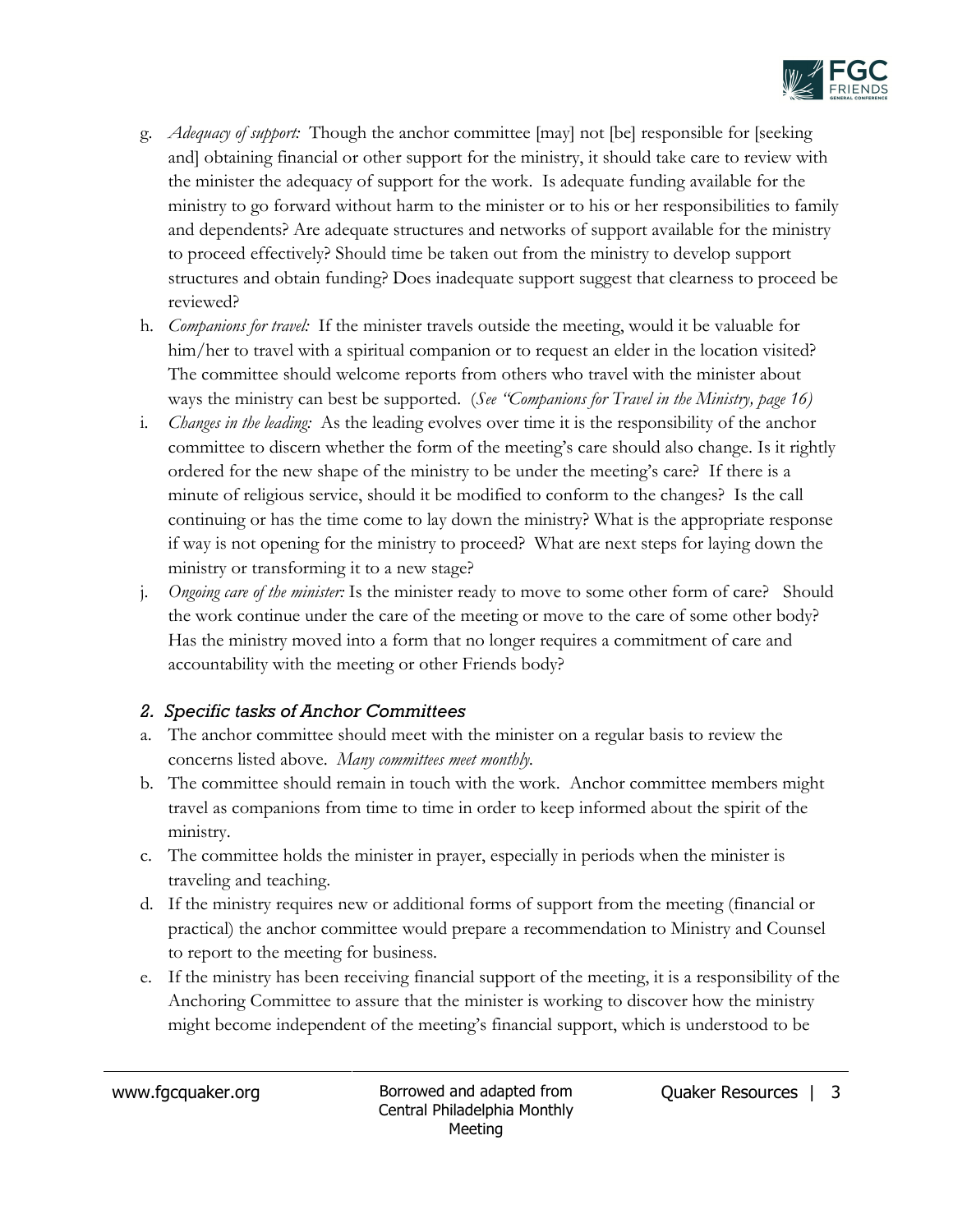

time limited*.* The group should maintain communication between the ministry and the meeting. This can take several forms such as encouraging the minister to share experiences of the ministry through the meeting newsletter; inviting members of the meeting to accompany the minister; or, if the ministry includes teaching or witnessing, arranging opportunities for the minister to teach or witness within the meeting. Anchoring Committees are encouraged to help the minister discover rightly ordered ways to bring the ministry alive for others in the meeting.

f. The Anchoring Committee reports to Ministry and Counsel at least once yearly and more frequently if guidance is needed.

Annual or final reports should include:

- 1) The activities carried out and any results of those activities
- 2) How the ministry has contributed to the spiritual growth of the minister and of those whom she or he has served
- *3)* If applicable, a financial report listing sources and amount of income, nature and amount of expenses, and the distribution of any surplus.
- *4)* Recommendations for continuing, laying down, changing the form of the ministry or changing the form of meeting's support. A recommendation that the minute be changed or that the ministry be laid down may come at any time in the life of the ministry. *In evaluating clearness to continue, the Anchoring Committee should be guided by the document on Clearness (see Clearness Process for Ministry).*

#### *3. Membership of Anchoring Committees*

A clearness committee may recommend that an Anchoring Committee be formed to work with a minister around a particular leading. The meeting's Ministry and Counsel Committee should appoint three to five Friends who have gifts in prayer and discernment to serve on an Anchoring Committee. The clearness committee may bring forward recommendations of persons to serve. One or two members of an Anchoring Committee might be persons who are not members of the meeting. Members of an Anchoring Committee are usually appointed for one year and may be reappointed if the care of the meeting is extended for another year.

## **C. Minutes of Religious Service**

#### *1. Overview*

If the meeting approves taking the minister's faithfulness under its care, that approval will be recorded in the minutes of the meeting for business in which the action is taken. Formal minutes of religious service are generally given when a member is traveling to other meetings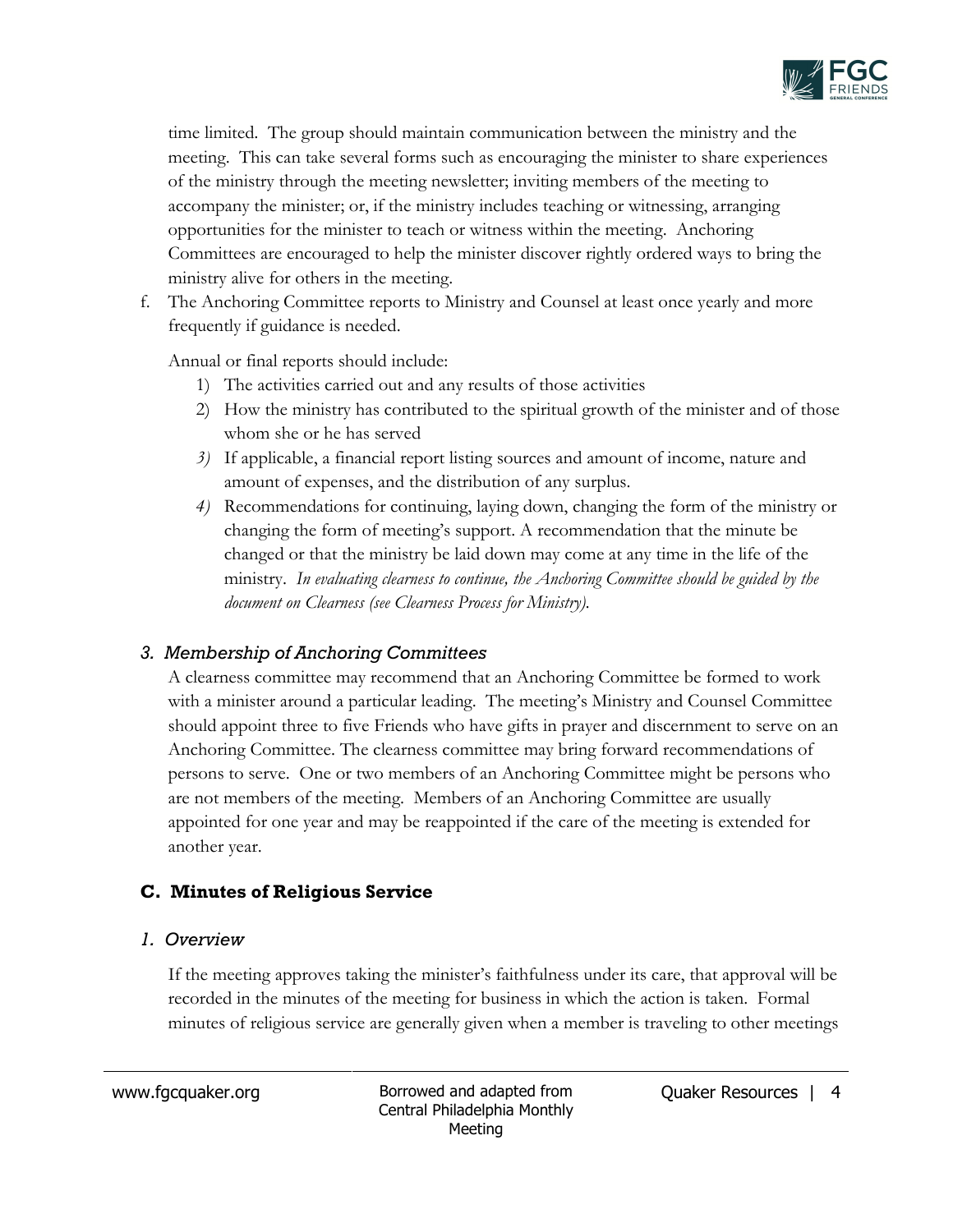

or Friends organizations and when the nature of the leading is one of teaching or of organizing around a concern. The meeting's minute says to the receiving group that the meeting has tested the Friend's leading and found not only that the person is clear in a leading to this work, but also that the meeting is easy with the message the Friend is carrying and with the right ordering of the Friend's work. It calls upon other Friends to give consideration to the message the minister is carrying.

The meeting would discern and consider issuing a minute of religious service on the recommendation of the meeting's Ministry and Counsel Committee. In general, a minute of religious service is specific to a certain work and perhaps to a certain period of travel, but may include a broader statement of the qualities and gifts of the person carrying the minute.

When the travel takes the Friend outside the bounds of the yearly meeting, most yearly meeting books of *Faith and Practice* call for the minute to be endorsed by the Yearly Meeting Ministry and Counsel/Worship and Ministry Committee.

#### *2. Composing a minute:*

The clearness committee or Anchoring Committee, where one exists, will work with Ministry and Counsel to prepare a draft of a minute of religious service for approval by the meeting. The purpose of a minute is to affirm that the minister is not traveling on his/her own authority, but with the support of a meeting and carrying out a work the meeting recognizes as a call to ministry.

In general it includes the following elements:

- o That the meeting supports the work, naming the work as explicitly as possible (in general it isn't helpful to create a wide open minute that says the meeting supports anything and everything that a minister might feel led to do);
- o Name the meeting's clarity about the work, why the meeting thinks this is an important work for Friends and/or for the world;
- o Affirm that the meeting believes the person really is led to do the work. (Sometimes this includes saying how the person's life and spiritual path have led him/her to this work at this time);
- o Affirm that the meeting believes the person is able to do the work with reasonable skill and grace, (sometimes this includes describing the person's gifts for the work);
- o Say that the work is under the care of the meeting;
- o Ask the readers for their support.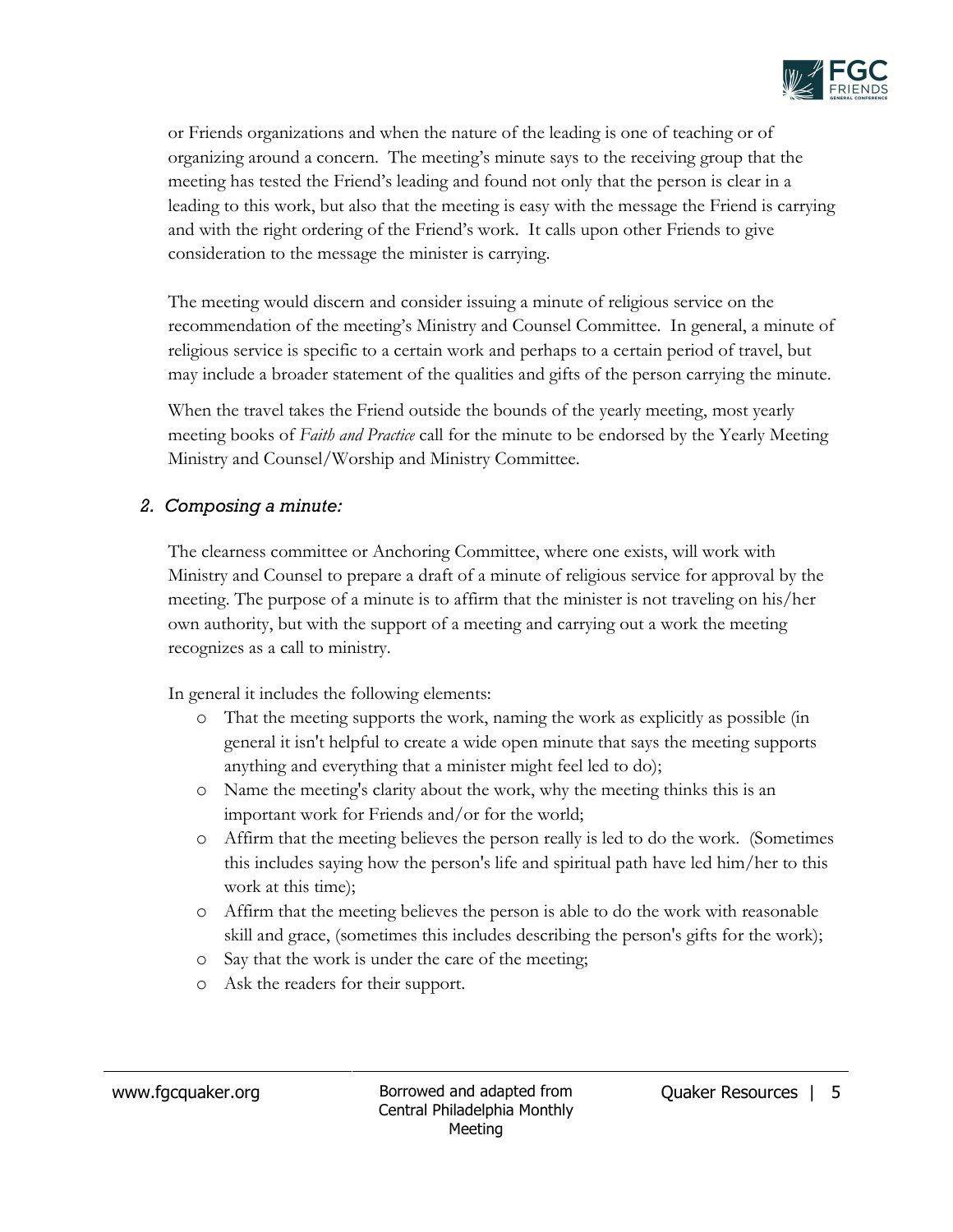

Sample Minute Dear Friends: The following minute was adopted by \_\_\_\_\_\_\_\_\_\_Friends Meeting in our meeting for business on *DATE*.

*NAME*, a member of \_\_\_\_\_\_\_\_\_\_\_\_Friends Meeting, laid before the meeting a concern to *BRIEF DESCRIPTION OF THE MINISTRY* (e.g., to remind Friends of the unity of all humanity OR to provide training in non-violent direct action.) The meeting has tested this leading and found *NAME* clear and faithful in seeking to follow the guidance of the Spirit in this matter.

\_\_\_\_\_\_\_\_\_\_Friends Meeting recognizes *DESCRIBE THE IMPORTANCE OF THE WORK* (e.g., that training in nonviolent direct action is an important part of extending the peace testimony in our time). *NAME* has carried this concern for many years, has worked in *THIS WAY AND THAT*. We in Friends Meeting have witnessed the growth of her/his gifts and her/his faithfulness.

*NAME* comes to you with the blessing and support of \_\_\_\_\_\_\_\_\_\_Friends Meeting. We commend our friend *NAME* to your care. We ask you open your hearts and listen deeply to the message s/he carries. Welcome her/him and treat her/him tenderly. We hope that her/his time among you will be an occasion of growth in the Spirit for her/him and for you.

Sincerely, Clerk of Meeting

#### **Queries to assist in discerning whether a formal letter or minute is indicated:**

a. Is it a work, for example among Friends, where a letter from the meeting will strengthen the work?

If yes to query "a":

- (1) Would the Friend feel strengthened in the work by carrying a minute?
- (2) Is the meeting prepared to recommend this ministry to others:
	- a) Is the meeting easy with the message that is being carried?
	- b) Is the proposed action well focused on the concern? Is the method of responding to the call one in which the meeting has confidence? Does the person have the necessary gifts and skills?
	- c) Is this ministry in right relationship with others addressing this concern?
	- d) Is this ministry appropriately grounded in the care of the meeting?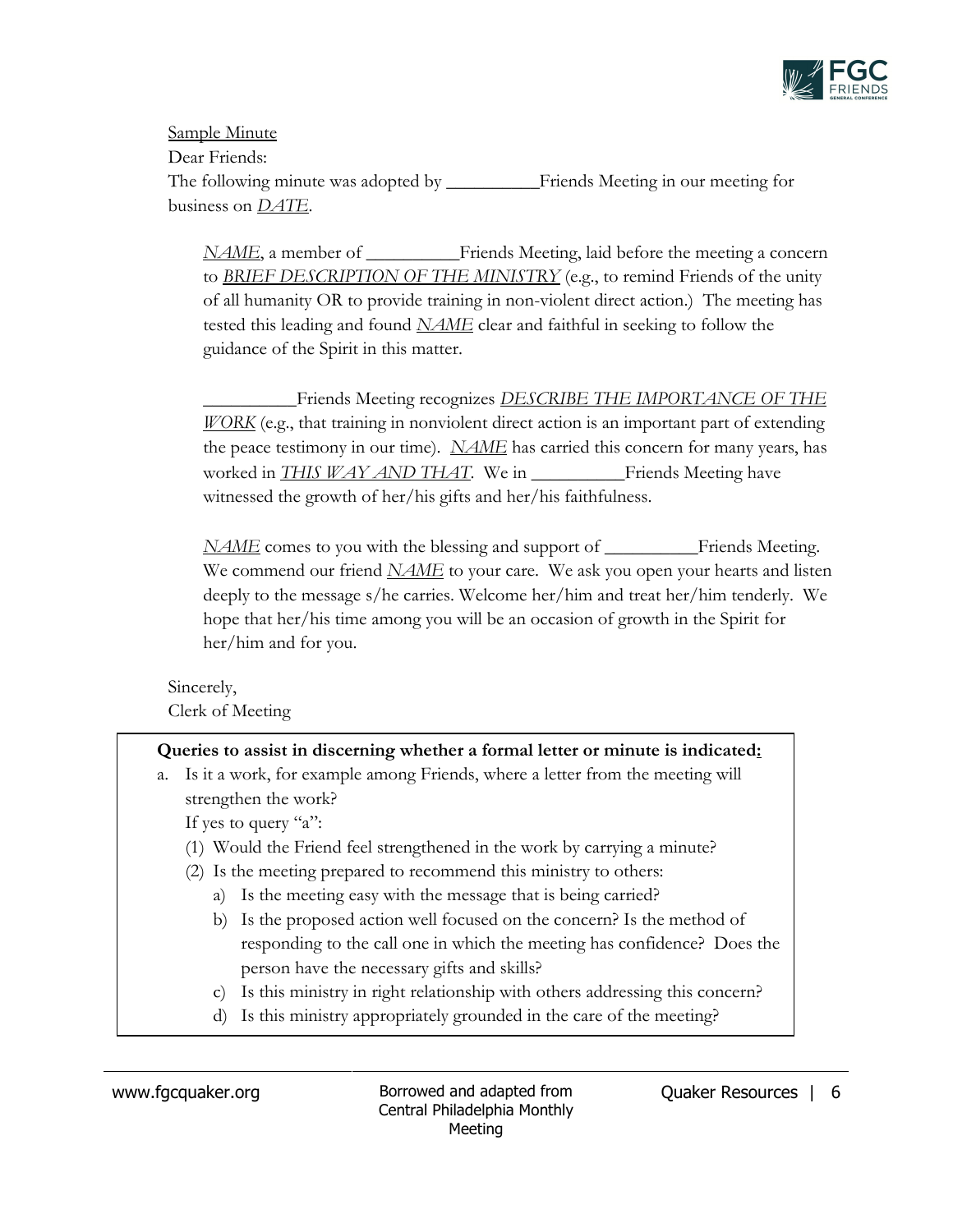

#### *3. Requests from Other Friends Groups for Discernment and Affirmation*

When FGC, a Friend's fund, granting group or other organization inquires of the meeting whether a Friend has a true leading and the requisite gifts to undertake some work on behalf of the Religious Society, Ministry and Counsel should give attention to what is being asked by the organization seeking the meeting's testimony, consider what the meeting already knows of the Friend's work, and tailor the process accordingly. Ministry and Counsel brings a recommendation to the meeting for business for approval.

# **F. The Meeting Being in Unity With a Ministry and Under the Weight of the Concern**

*From* "Nurturing Faithfulness to the Leadings of the Spirit in Central Philadelphia Monthly Meeting, Approved April 10, 2005

"Supporting a Friend in response to a leading means that the meeting recognizes the Spirit at work in the minister and is prepared to provide spiritual and practical support as the minister grows in faithfulness. It does not necessarily imply that the meeting as a whole is under the weight of the concern.

Sometimes, however, there is a feeling of unity between that person's ministry and the aspirations of the meeting when the meeting finds itself under the weight of the concern. This is not something to be "requested and approved." Rather it is something to emerge and be recognized in its time. It will likely represent a period of growing together between the ministry of the individual and the life of the meeting. And it will likely require growth and change on the part of both the meeting and the minister. It will certainly require a commitment of both the meeting and the minister to work together over time to deepen our understanding of one another and of the concern. It will require patience and care on both sides."

There is a distinction between supporting a member in ministry and feeling led corporately to join in carrying the concern with that member. Many meetings are still growing toward an understanding of what it would require of it to be corporately in such unity with a concern that the meeting joins with the minister in carrying it. Similarly, many meetings are still growing into an understanding of when this is the appropriate response of the meeting.

Perhaps the best way to answer this question of when is it appropriate for the meeting corporately to join with the minister in the carrying of the concern is to say "when the meeting is